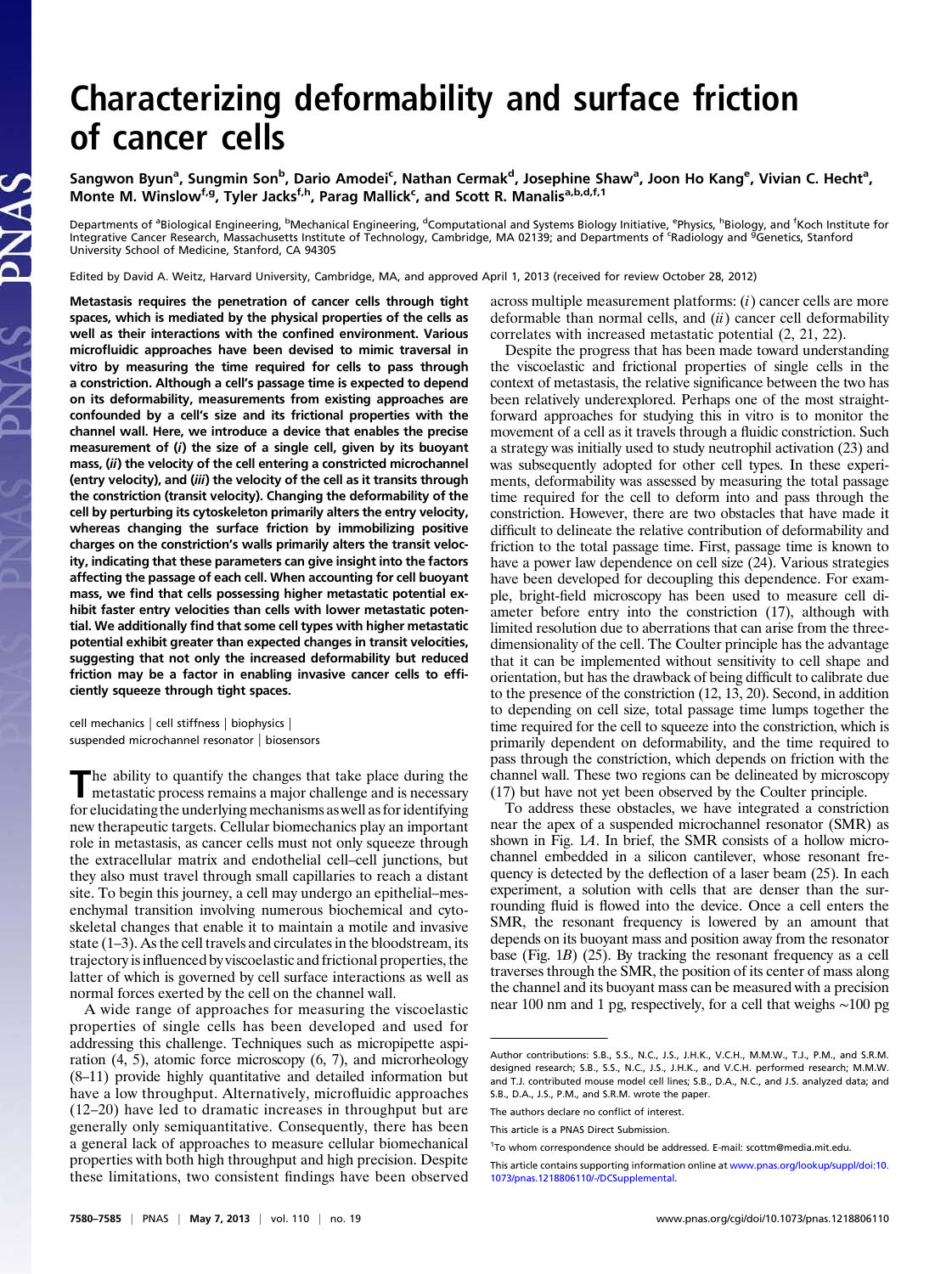

Fig. 1. Schematic diagram of the instrument and data extracted from the measurement. (A) Suspended microchannel resonator (SMR) with a constriction (6 μm wide, 15 μm deep, and 50 μm long) located at the apex. A cell passing through an embedded microfluidic channel is deformed as it flows into the constriction. Numbers 1–5 indicate different positions within the microchannel to demonstrate the trajectory of a cell flowing inside the channel. (B) The resonant frequency response of the SMR as the cell passes through the microfluidic channel. The numbers 1–5 correspond to the position of the cell in the cantilever, as marked in A. The height of the peak corresponds to the buoyant mass of the cell (1  $\rightarrow$  2). The cell slows down as it deforms to enter the constriction (entry), and then speeds up as it travels through the constriction (transit). The passage time corresponds to the sum of the entry and transit times (3  $\rightarrow$  4). (C) Power law dependence of passage time versus buoyant mass for the H1975 cell line ( $n = 967$ ). Measurements were acquired with a PEGcoated channel surface and using a pressure drop of 1.8 psi.

and travels through the SMR in ∼1 s. As a result, a cell's buoyant mass, passage time, velocity upon entering the constriction (entry velocity), and velocity as it transits through the constriction (transit velocity) can be extracted with a throughput of a few thousand cells per hour. Buoyant mass, which is the metric we use in this study for cell size, is defined by the product of the cell's volume and its density difference from the surrounding fluid.

Using the SMR with the integrated constriction, we demonstrate that precise, single-cell buoyant mass measurements in conjunction with passage time information enable the distinction between cell lines bearing different physical characteristics. More specifically, these combined measurements reveal differences between cell lines arising from blood and epithelial tissue, as well as between cell lines having varying metastatic potential. To assess factors affecting cell passage through the constriction, we further show that entry and transit velocity measurements enable us to identify the relative importance of deformability and surface friction, respectively. Changing the deformability of the cell by perturbing its cytoskeleton primarily alters the entry velocity, whereas changing the surface friction by immobilizing positive charges on the constriction's walls primarily alters the transit velocity. To demonstrate the insight that these parameters provide, we compare the properties of both mouse and human cancer cell lines having known metastatic potentials. When accounting for cell buoyant mass, we find that cells possessing higher metastatic potential exhibit faster entry velocities than cells with lower metastatic potential. However, in some cases, the increase in transit velocities associated with faster entry velocities was considerably greater than expected, suggesting that reduced friction may be a factor in enabling invasive cancer cells to efficiently squeeze through tight spaces. Finally, we demonstrate that combined buoyant mass and passage time measurements can identify tumor cells spiked into blood with a throughput of  $\sim$ 10<sup>5</sup> cells per h.

## Results

Single-Cell Measurement of Buoyant Mass, Passage Time, and Comparison with a Biophysical Model. We first measured the buoyant mass and passage times of hundreds of single cells from a human lung adenocarcinoma cell line, H1975 (Fig. 1C), to validate our method. As expected, a cell's passage time through the constriction has a power law relationship to its buoyant mass (24). Interestingly, the range of passage times spans nearly four orders of magnitude as it changes with cell buoyant mass. In addition, the passage time of cells having the same buoyant mass varies by up to an order of magnitude, suggesting the influence of other effects. Compared with other approaches for measuring cell size and passage time through a constriction (12, 13, 17, 20), our results show a thousandfold larger range in passage time across the population and a nearly 10-fold larger variation in passage time for cells of similar buoyant mass. One possible explanation for this discrepancy is that, because the passage times in these previous studies were typically on the millisecond scale and below (12, 20), the relatively higher strain rates diminished the range in the mechanical properties. Although it seems surprising that cells of similar buoyant mass could have such a significant variation in passage time, time lapse microscopy of a cell passing through multiple constrictions in existing literature (26) suggests that, in addition to inherent biological variation, the orientation of the cell upon entry into the constriction could give rise to this spread.

To render our measurement more readily comparable to those obtained via other assays of cell deformability such as micropipette aspiration, we compared the cell trajectories observed in our SMR device to a classical biophysical model of cell entry into a constriction (Fig. 2). We modeled the cell as a homogeneous liquid drop with a viscosity  $\mu_0$  that decreases with shear rate according to a power law coefficient b ([SI Materials and Methods](http://www.pnas.org/lookup/suppl/doi:10.1073/pnas.1218806110/-/DCSupplemental/pnas.201218806SI.pdf?targetid=nameddest=STXT)). Our goal in applying it here is to highlight the conceptual similarity between our technique and the classic techniques, not to attempt to derive absolute measures of cell deformability. This "shear-thinning" model has previously been applied to model the aspiration of human neutrophils and other cells into a micropipette (4, 27, 28).

We used the shear-thinning model to predict both the entry times (the time it takes a cell to deform into the constriction; Fig. 1B) as well as the trajectories of H1975 cells ( $n = 343$ ;



Fig. 2. Trajectories observed in the SMR can be predicted with high accuracy from a power law viscosity model, similar to Tsai et al. (28). (A) Prediction of entry times into the constriction for H1975 cells (test set,  $n = 343$ ). Cells are modeled from a training set ( $n = 388$ ) as having a shear ratedependent viscosity  $\mu = \mu_0(\gamma)^{-b}$ , where a single best-fit model is chosen for all of the cells. The black line shows equality between predicted and observed entry times, the black dots represent individual cells, and the red dashed line is the best fit line for the test set. Predicted entry times and observed entry times demonstrate a high correlation of  $r = 0.76$  in log space. (B) Prediction of the detailed trajectory through the constriction using the power law viscosity model, shown for a typical cell with its own best-fit model. The blue line represents the observed trajectory of the cell through the constriction, the dotted red line represents the model prediction, and the solid red line shows the model prediction when an initial projection is incorporated into the model.

CELL BIOLOGY

**CELL BIOLOGY**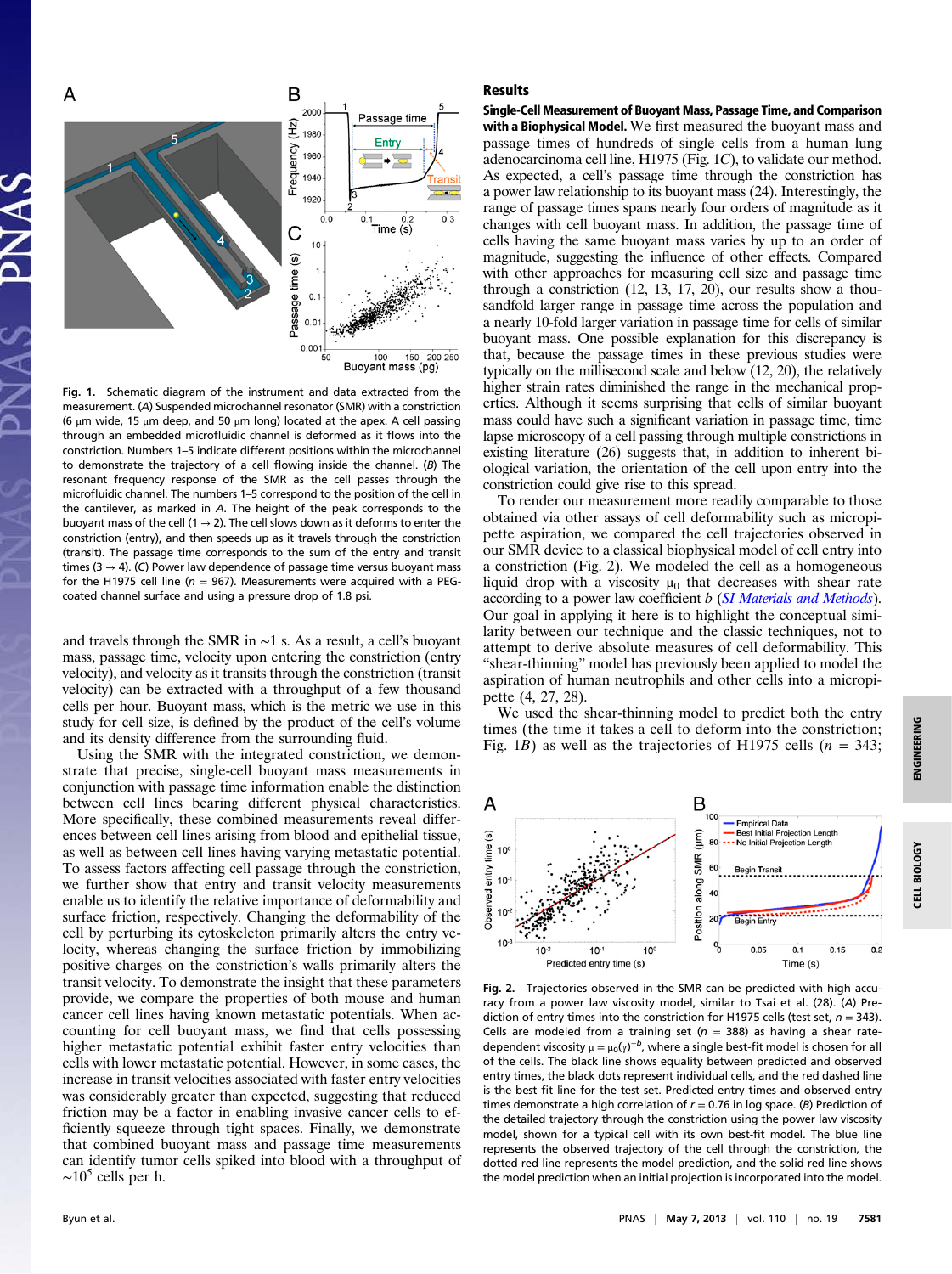[SI Materials and Methods](http://www.pnas.org/lookup/suppl/doi:10.1073/pnas.1218806110/-/DCSupplemental/pnas.201218806SI.pdf?targetid=nameddest=STXT)). The model's predicted entry times show a strong correlation with the observed entry times (Fig. 2A,  $r = 0.76$  on a log-log scale). Similarly, strong correlations were obtained for HCC827 [\(Fig. S1](http://www.pnas.org/lookup/suppl/doi:10.1073/pnas.1218806110/-/DCSupplemental/pnas.201218806SI.pdf?targetid=nameddest=SF1)), human lung cancer cell line, which is known to be less invasive than H1975 (29, 30). The shear-thinning model captures the dynamics of entry (Fig. 2B) comparably to results obtained on previous platforms. Similar to prior applications of the model, incorporating a small initial projection of the cell into the constriction (28) improves the fit [\(Fig. S2\)](http://www.pnas.org/lookup/suppl/doi:10.1073/pnas.1218806110/-/DCSupplemental/pnas.201218806SI.pdf?targetid=nameddest=SF2) ([SI Results](http://www.pnas.org/lookup/suppl/doi:10.1073/pnas.1218806110/-/DCSupplemental/pnas.201218806SI.pdf?targetid=nameddest=STXT)) but does not otherwise significantly alter model parameters. These results suggest that our measurement characterizes the deformation behavior of single cells in a manner akin to those previously achieved by micropipette aspiration.

Then, to determine whether the large span and variance in passage time is exhibited by other types of mammalian cells, we measured seven additional adherent cell lines including mouse embryonic fibroblasts (MEFs), mouse lung cancer cell lines  $(T_{\text{Met}}, T_{\text{nonMet}},$  and  $T_{\text{Met}}$ -Nkx2-1) (31), human lung cancer cell lines (H1650, H1975, and HCC827), as well as a mouse lymphoblastic leukemia cell line (L1210) that was grown in suspension. Measurements were all acquired with a poly(ethylene glycol) (PEG)-coated channel surface and under a constant applied pressure drop across the microchannel (0.9 psi). All of the measured cell lines exhibited a similar power law dependence between passage time and cell buoyant mass (Fig. 3). However, it is important to note that cell buoyant mass was not the only determining factor of the passage time. As demonstrated by the comparison of the  $T_{\text{Met}}$  and L1210 cell lines in Fig. 3C [\(Fig. S3](http://www.pnas.org/lookup/suppl/doi:10.1073/pnas.1218806110/-/DCSupplemental/pnas.201218806SI.pdf?targetid=nameddest=SF3)), the epithelial lung cancer cells require more time to pass through the constriction than blood cells of similar buoyant mass. From these data, it is clear that neither cell buoyant mass nor passage time alone would be sufficient to distinguish between these two populations of cells. Rather, the combination of the two metrics allows for a clear distinction.

In a similar manner, we found that cell lines with higher metastatic potential exhibit shorter passage times compared with



Fig. 3. Power law relationship between passage time and cell buoyant mass is demonstrated by measurements of various cell lines, including (A) mouse embryonic fibroblast (MEF) ( $n = 511$ ), (B) H1650 ( $n = 639$ ), (C) T<sub>Met</sub> (blue,  $n =$ 512), L1210 (red,  $n = 1401$ ), (D) T<sub>Met</sub>-Nkx2-1 (blue,  $n = 1065$ ), T<sub>Met</sub> (red,  $n =$ 1028), (E) T<sub>nonMet</sub> (blue,  $n = 252$ ), T<sub>Met</sub> (red, same dataset as in C), (F) HCC827 (blue,  $n = 278$ ), and H1975 (red,  $n = 307$ ). Measurements were made in a PEGcoated channel under a constant pressure drop of 0.9 psi. The gray dots shown as a background correspond to the collection of all measured cell lines. Notably, as shown in C, adherent mouse lung cancer cells in suspension require a longer time to pass through the constriction than mouse blood cells of similar buoyant mass. Three pairs of cancer cell lines having different known metastatic potentials are compared in D–F. In each pair, the cell line with the higher metastatic potential (red dots) exhibits shorter passage times than those with the lower metastatic potential (blue dots). The difference in pas-sage time was statistically significant for all three pairs in D–F [\(Fig. S4\)](http://www.pnas.org/lookup/suppl/doi:10.1073/pnas.1218806110/-/DCSupplemental/pnas.201218806SI.pdf?targetid=nameddest=SF4).



Fig. 4. Extracting entry and transit velocities from single cell measurement. (A) The resonant frequency response (positions 3–5 in Fig. 1B) is converted to the normalized position of the cell in the cantilever and plotted versus time. The length of the cantilever was normalized to 1 to represent the cell's position, where 1 and 0 correspond to the tip and base, respectively. (B) Cell velocity is obtained by taking the time derivative of the normalized position. Entry and transit velocities are extracted at specific locations that correspond to the entrance and the inside of the constriction, respectively. (C) Entry (green) and transit (orange) velocities versus buoyant mass for the data set from Fig. 1C.

cell lines with lower metastatic potential (Fig.  $3$  D–F). Three pairs of cancer cell lines were compared, and in each pair, one cell line was known to be more metastatic than the other. HCC827 and H1975 are both human lung adenocarcinoma cell lines, but H1975 is more metastatic than  $HCC827$ .  $T_{nonMet}$  and  $T<sub>Met</sub>$  cell lines were derived from nonmetastatic and metastatic primary mouse lung adenocarcinomas, respectively, with the  $T_{\text{Met}}$ cell line having greater metastatic ability (31). Down-regulation of the Nkx2-1 transcription factor is a key event in lung cancer metastasis; therefore,  $T_{\text{Met}}$  cells reexpressing this transcription factor  $(T_{\text{Met}}-Nkx^2-1)$  have restricted metastatic potential compared with  $T_{\text{Met}}$  (31). Hence, the distinction between each pair of cell lines bearing different metastatic potentials is evident when both passage time and buoyant mass information are used together. The difference in passage times was statistically significant for all three pairs [\(Fig. S4](http://www.pnas.org/lookup/suppl/doi:10.1073/pnas.1218806110/-/DCSupplemental/pnas.201218806SI.pdf?targetid=nameddest=SF4)).

Entry and Transit Velocities Reveal the Relative Significance Between Deformability and Surface Friction. To assess the components that govern passage time, the entry and transit velocities were extracted from the SMR measurements. The passage of each cell through the constricted microchannel comprises the initial deformation of the cell to enter the constriction as well as the subsequent transit of the cell through the constriction. The velocity of each cell during its entry and transit can be obtained by monitoring the position of its center of mass within the microchannel (Fig.  $4A$  and B), as given by the resonant frequency shift of the cantilever (32). Both entry and transit velocities have a power law dependence on the buoyant mass, similar to the passage time, but the velocities decrease with increasing buoyant mass (Fig. 4C). Also, for a given cell, the entry velocity is slower than the transit velocity. However, the difference between the entry and transit velocities is less pronounced for smaller cells, because smaller cells require less time to deform into the constriction in comparison with larger cells. Hence, in complement with passage time information, the entry and transit velocities can provide more insight into cellular properties governing the passage through the constriction.

Next, the effects of deformability and surface friction on the passage of cells through the constriction were assessed by measuring H1975 cells under two separate conditions—having perturbed its cytoskeleton with latrunculin B (LatB), and having coated the microchannel surface with positively charged poly-Llysine (PLL) (Fig. 5). First, as expected, the treatment with LatB decreased the passage time of the cells [\(Fig. S5](http://www.pnas.org/lookup/suppl/doi:10.1073/pnas.1218806110/-/DCSupplemental/pnas.201218806SI.pdf?targetid=nameddest=SF5)A), corresponding to the LatB-induced increase in cell deformability by the disruption of actin filaments (33). Furthermore, the LatB treatment increased both entry and transit velocities, with the relative increase in entry velocity being greater than that of transit velocity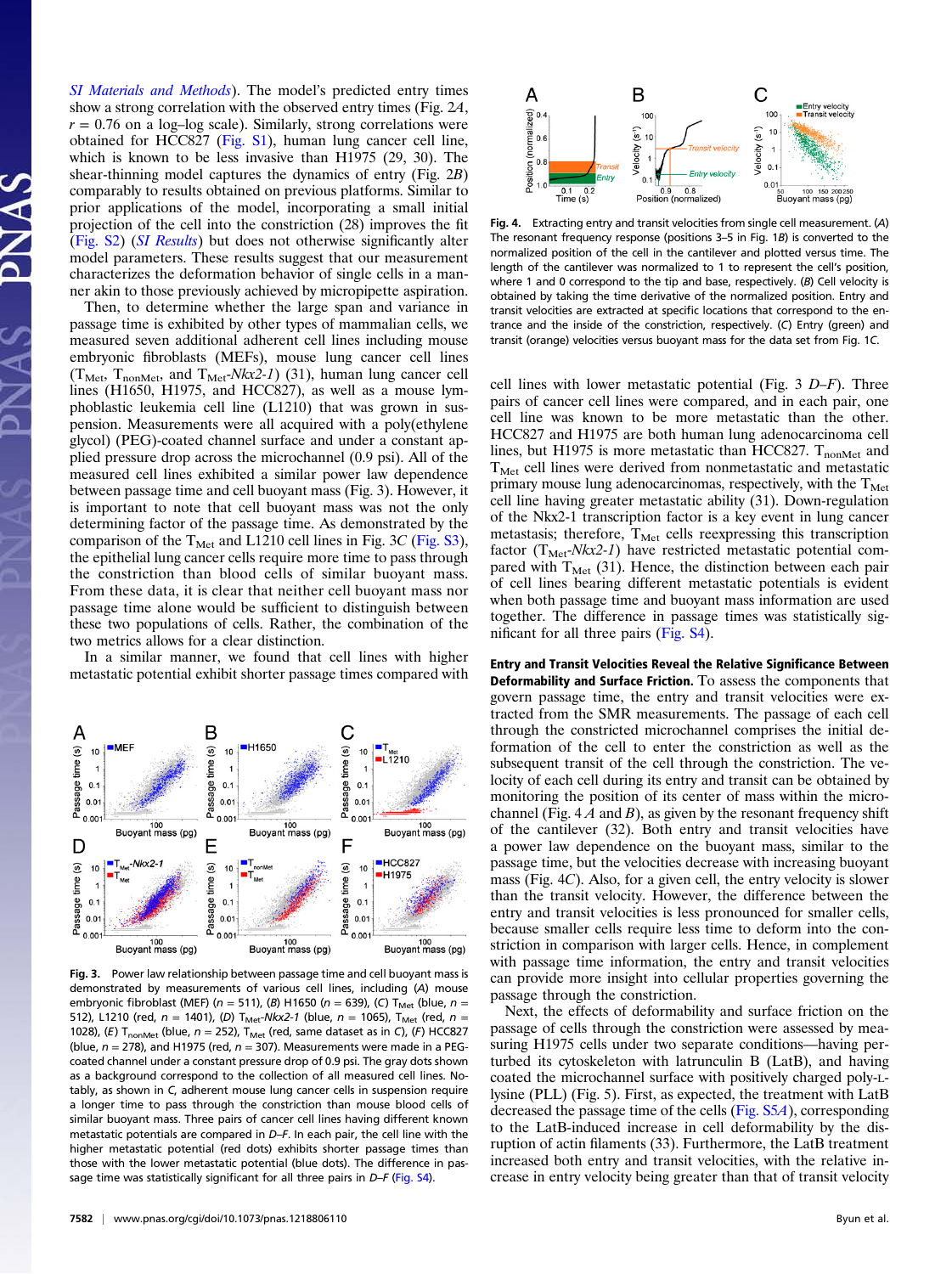

Fig. 5. Changes in the entry and transit velocities of H1975 cells after perturbing either deformability or microchannel surface charge. (A) Entry velocity and (B) transit velocity versus buoyant mass for H1975 untreated (blue,  $n = 843$ ) and treated with LatB (red,  $n = 907$ , 5  $\mu$ g/mL for 30 min) measured in a PEG-coated channel. Treatment with LatB decreases the passage time of H1975 ([Fig. S5](http://www.pnas.org/lookup/suppl/doi:10.1073/pnas.1218806110/-/DCSupplemental/pnas.201218806SI.pdf?targetid=nameddest=SF5)) and induces a larger shift in entry velocity than transit velocity. (C) A ratio of velocities from the two conditions was calculated as in [Fig. S12.](http://www.pnas.org/lookup/suppl/doi:10.1073/pnas.1218806110/-/DCSupplemental/pnas.201218806SI.pdf?targetid=nameddest=SF12) Changing the deformability of the cell by perturbing its actin cytoskeleton induces a 3.8-fold increase in the entry velocity, and only a 1.5 fold increase in the transit velocity. (D) Entry velocity and  $(E)$  transit velocity versus buoyant mass for H1975 cells passing through a microchannel whose surface is coated with positively charged PLL (blue,  $n = 345$ ) or neutral PEG (red,  $n = 649$ ). PLL increases the passage time ([Fig. S5](http://www.pnas.org/lookup/suppl/doi:10.1073/pnas.1218806110/-/DCSupplemental/pnas.201218806SI.pdf?targetid=nameddest=SF5)) and results in a greater shift in transit velocity than entry velocity. (F) Changing the surface friction from PEG to PLL caused entry velocity to decrease 2.3-fold, and transit velocity to decrease 4.7-fold. Error bars represent 95% confidence intervals. All measurements were acquired using a pressure drop of 1.8 psi.

(Fig. 5 A–C). Although the small change in transit velocity indicates that a change in cell stiffness can influence the friction because the normal force of the cell against the channel wall is altered (34), the greater change in entry velocity is consistent with the fact that perturbing the viscoelastic properties of the cell affects the passage most when the deformation of the cell is critical, i.e., at the entry rather than during transit. A similar behavior was observed when MEF cells were treated with nocodazole [\(Fig. S6\)](http://www.pnas.org/lookup/suppl/doi:10.1073/pnas.1218806110/-/DCSupplemental/pnas.201218806SI.pdf?targetid=nameddest=SF6), further demonstrating that a cytoskeletal deformability change in the cell corresponds to a larger shift in entry velocity than transit velocity.

Coating the microchannel constriction with PLL increased the passage time of the cells [\(Fig. S5](http://www.pnas.org/lookup/suppl/doi:10.1073/pnas.1218806110/-/DCSupplemental/pnas.201218806SI.pdf?targetid=nameddest=SF5)B), corresponding to the increased interaction of the negatively charged cell surface with the positively charged PLL-coated channel surface than with the neutral PLL-graft-PEG–coated surface. The PLL coating decreased both the entry and transit velocities, but with a larger change in transit velocity (Fig.  $5$  D–F). Although the surface interaction during the deformation at the constriction entry was nontrivial, the effect was greatest when the contact area between the cell and the channel wall was maximum, i.e., during the cell's transit through the constriction. The transit velocity thus represents a friction measurement that encapsulates effects contributing to the normal force exerted by the cell on the channel wall, as well as interactions between the surface of the cell and the channel. The experiment involving a PLL surface coating demonstrates that enhancing surface interactions, such as those governed by charge, alters the transit velocity more than entry velocity. Similar results were obtained for various other cell lines, such as HCC827,  $T_{Met}$ , and  $T_{nonMet}$  [\(Fig. S7](http://www.pnas.org/lookup/suppl/doi:10.1073/pnas.1218806110/-/DCSupplemental/pnas.201218806SI.pdf?targetid=nameddest=SF7)). Hence, even though deformability and friction are not completely orthogonal in our measurements, the relative differences in entry and transit velocities provide a metric for the relative importance of deformability and friction during the passage of a cell through a constriction.

Characterizing Entry and Transit Velocities of Cancer Cells Reveals That Deformability and Friction Govern Cell Passage Time. We also found that the relative importance of the cell's deformability and surface friction to its passage through the constriction could be a unique indicator of cell state. The deformation and friction properties of cancer cells having different known metastatic potentials were characterized by entry and transit velocities on a PEG-coated channel (Fig. 6). In addition to having shorter passage times (Fig.  $3 D-F$ ), all three cell lines with higher metastatic potential exhibit faster entry and transit velocities. Interestingly, the relative differences in entry and transit velocities from each pair showed distinct patterns. Expressing the Nkx2-1 transcription factor in  $T_{\text{Met}}$  led to a change primarily in entry velocity, which is similar to what we observed in altering the cytoskeletal deformability of the cells with LatB (Fig. 5C). In contrast,  $T_{\text{Met}}$  versus  $T_{\text{nonMet}}$  showed significant differences in both entry and transit velocities, suggesting that changes in friction account for more of the difference between this pair of cells than between the pair with a single genetic alteration  $(T<sub>Met</sub>)$ versus  $T_{\text{Met}}-Nkx^2-1$ ). H1975 versus HCC827 also demonstrated that a considerable change in the transit velocity is associated with the entry velocity. These examples suggest that reduced friction may play a role in enabling invasive cancer cells to effectively squeeze through tight spaces. It is possible that such changes in friction may be related to differences in factors contributing to the normal force of the cell on the channel wall, such as cell relaxation times. Additionally, the observed changes may be caused by glycocalyx characteristics, such as the expression of particular cell surface molecules like sialic acid, because it is already known that increased expression of sialic acid may be accompanied with a higher metastatic potential in cancer cells (35).



Fig. 6. Three pairs of cancer cell lines having different metastatic potentials  $(T_{\text{Met}}$  versus  $T_{\text{Met}}$ -Nkx2-1, red;  $T_{\text{Met}}$  versus  $T_{\text{nonMet}}$  green; and H1975 versus HCC827, blue) were compared by measuring the changes in entry velocity (V<sub>E</sub>) and transit velocity (V<sub>T</sub>) with a PEG-coated channel surface. (A) Ratio of  $V_{E}$  and ratio of  $V_{T}$  for three pairs of cancer cell lines.  $V_{E}$  and  $V_{T}$  ratios connected by a line represent one replicate. In contrast to  $T_{\text{Met}}$  versus  $T_{\text{Met}}$ -Nkx2-1,  $T_{\text{Met}}$  versus  $T_{\text{nonMet}}$  and H1975 versus HCC827 show that a significant change in transit velocity is associated with a change in entry velocity, suggesting that the role of friction is more significant in those pairs.  $T_{\text{Met}}$  versus T<sub>Met</sub>-Nkx2-1, T<sub>Met</sub> versus T<sub>nonMet</sub>, and H1975 versus HCC827 were repeated from different cultures three, six, and three times, respectively. Error bars represent 95% confidence intervals. (B) For each measurement, the ratio of  $V_F$  divided by the ratio of  $V_T$  is shown, which confirms that the proportional change in  $V_E$  relative to  $V_T$  was significantly different among the three pairs  $(*P < 0.05$ , Mann-Whitney-Wilcoxon test). Measurements were acquired using a pressure drop of 0.9 psi for the mouse cell lines ( $T_{\text{Met}}$ ,  $T_{\text{Met}}$ -Nkx2-1,  $T_{nonMet}$ ) and a higher drop of 1.8 psi for the human cell lines (H1975, HCC827) to account for their larger size.

CELL BIOLOGY

**CELL BIOLOGY**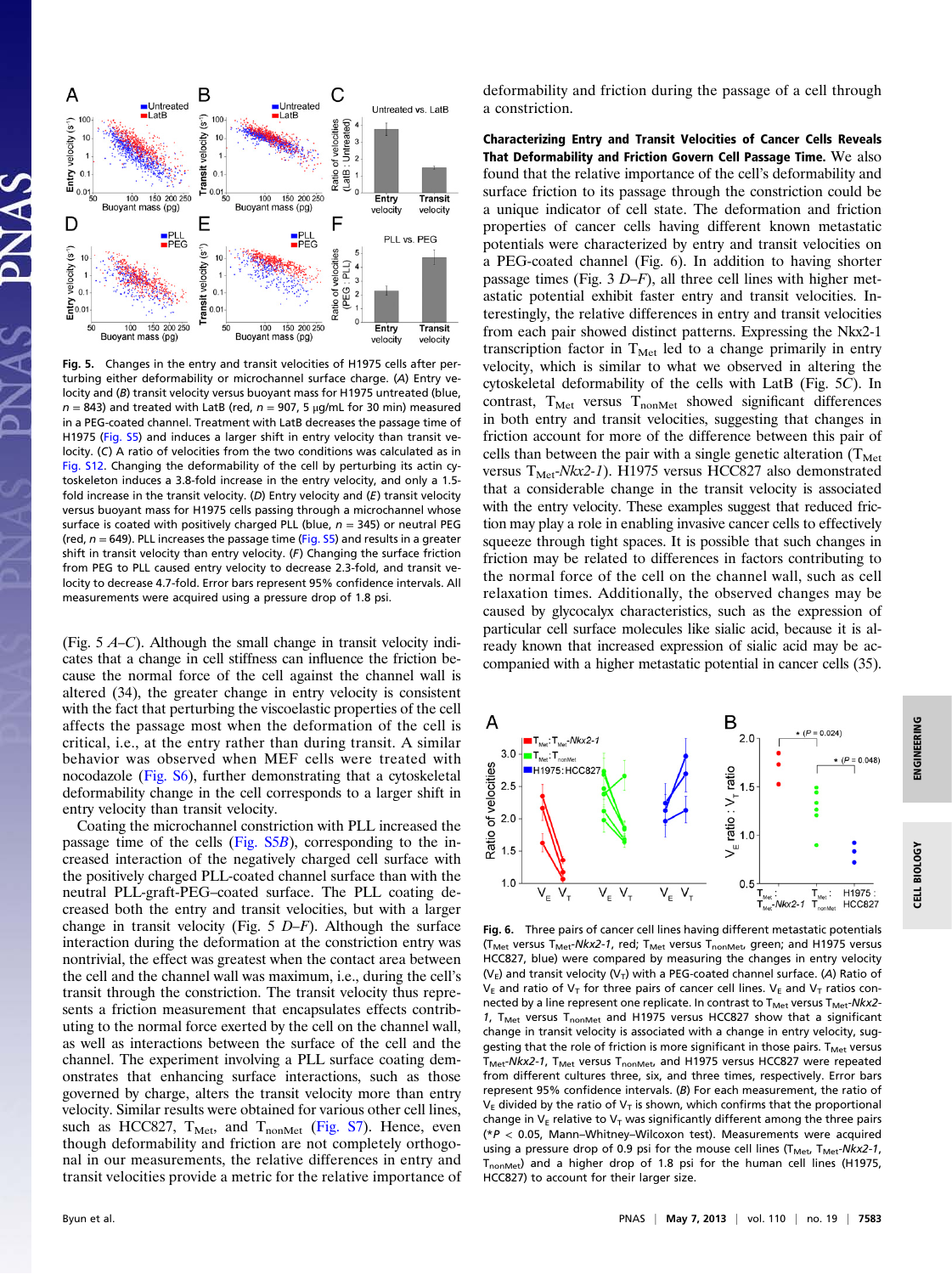Effects of Cell Density on SMR Measurements. As a cell's buoyant mass depends on its volume and difference in its density with the surrounding fluid, we sought to identify effects of cell density on the trends found in the deformability and friction measurements made by the SMR. We measured the average density of each cell line ([SI Materials and Methods](http://www.pnas.org/lookup/suppl/doi:10.1073/pnas.1218806110/-/DCSupplemental/pnas.201218806SI.pdf?targetid=nameddest=STXT)) and thus converted the buoyant mass to volume [\(Fig. S8](http://www.pnas.org/lookup/suppl/doi:10.1073/pnas.1218806110/-/DCSupplemental/pnas.201218806SI.pdf?targetid=nameddest=SF8)) ([SI Results](http://www.pnas.org/lookup/suppl/doi:10.1073/pnas.1218806110/-/DCSupplemental/pnas.201218806SI.pdf?targetid=nameddest=STXT)) (36). Passage times, entry velocities, and transit velocities of cancer cells with varying metastatic potentials (Figs.  $3 D-F$  and 6) were compared again based on cell volume ([Figs. S8](http://www.pnas.org/lookup/suppl/doi:10.1073/pnas.1218806110/-/DCSupplemental/pnas.201218806SI.pdf?targetid=nameddest=SF8) and [S9\)](http://www.pnas.org/lookup/suppl/doi:10.1073/pnas.1218806110/-/DCSupplemental/pnas.201218806SI.pdf?targetid=nameddest=SF9). Interestingly, we found that the difference in density between human lung cancer cell lines was more significant than that between mouse lung cancer cell lines. Because HCC827 cells had a significantly lower density than H1975 cells, passage time properties for these two cell lines, when plotted versus cell volume, were similar. In contrast, the density of mouse lung cancer cell lines (i.e.,  $T_{\text{Met}}$  versus  $T_{\text{Met}}$ - $Nkx2-1$  and  $T<sub>Met</sub>$  versus  $T<sub>nonMet</sub>$ ) was only slightly different, and therefore the passage time properties of those cell lines remained similar when plotted versus the volume. Thus, differences between passage time properties for all three cell line pairs were consistent with expected deformability changes based on metastatic potential when accounting for buoyant mass, but not when accounting for volume. Furthermore, the differences in cell density did not change the findings from characterizing entry and transit velocities shown in Fig. 6 [\(Fig. S9](http://www.pnas.org/lookup/suppl/doi:10.1073/pnas.1218806110/-/DCSupplemental/pnas.201218806SI.pdf?targetid=nameddest=SF9)). Density measurements in combination with deformability and friction measurements may shed light on further interesting characteristics of cancer cells, which can be studied more in depth in future work.

#### Using SMR Measurements to Discriminate Between Human Epithelial

and Blood Cells. As an application of using passage time measurements of single cells in the SMR, we demonstrate the ability of the SMR to discriminate between cells arising from human blood versus epithelium. A human buffy coat sample was spiked with H1650 cells, and the buoyant mass and passage time of each cell was recorded. Fig. 7 portrays that blood cells transit through the constriction several orders of magnitude faster than spiked H1650 cells, and that the SMR signals generated by the two types of cells are quite distinct. Hence, in general, H1650 cells can be distinguished from blood cells based on the passage time and buoyant mass measurements. Among the total of  $~\sim 10^4$  cells counted in the spiked sample, the number of cells having a long passage time (greater than 8 ms) was 103, which closely corresponds to the expected value from the spiked concentration of



Fig. 7. Passage time versus buoyant mass measurements delineate H1650 cells from human blood cells. (A) Peaks detected from the blood cells spiked with H1650 cells, where each peak represents the transit of a cell through the SMR. (B) Passage time versus buoyant mass for H1650 and blood cells. Blood cells (green,  $n = 2832$ ) traveled through the constriction several orders of magnitude faster than H1650 cells (blue,  $n = 404$ ), suggesting that H1650 cells could be distinguished from blood cell populations by passage time. Indeed, the spiked sample (red,  $n = 10810$ ) shows a subpopulation whose passage time and buoyant mass match that of the H1650 cells. Measurements were acquired with a PEG-coated channel surface and using a pressure drop of 1.5 psi.

H1650 cells (∼1:90). Thus, the SMR platform may provide a tool to distinguish circulating tumor cells (CTCs) from the surrounding blood cells, irrespective of molecular surface expression (37, 38). Moreover, the throughput of the SMR is  $\sim$ 10<sup>5</sup> cells per h ( $\sim$ 10<sup>4</sup> cells detected for 6 min), which is sufficient for interrogating patient samples provided upstream enrichment strategies are used (e.g., CD45 depletion) (39, 40). Therefore, in the future it may be feasible to use the SMR with constriction to identify CTCs in patient blood samples based on biophysical properties, which may reveal populations of CTCs that have gone undetected by common methods involving specific molecular probes. In addition, parsing out transit and entry velocity information could increase our understanding of the biophysical characteristics of CTCs. As the cells remain viable and proliferate well after measurement in the SMR ([Fig. S10\)](http://www.pnas.org/lookup/suppl/doi:10.1073/pnas.1218806110/-/DCSupplemental/pnas.201218806SI.pdf?targetid=nameddest=SF10), we could later perform downstream molecular and functional analyses on identified CTCs.

### Conclusion

The SMR can precisely weigh individual cells and measure their position along the channel with high spatial resolution. We have used this capability along with an integrated constriction in the microchannel, first to decouple cell size from passage time information, as a measure of holistic cellular deformability. More excitingly, the SMR further enables us to track a cell's velocity as it flows through the constriction and infer the relative significance between deformability and surface friction of cancer cells. Indeed, we have shown that deformability and friction characteristics can be linked to even a single genetic alteration known to govern metastatic potential in cancer cells. Our results suggest that there may be genetic alterations that preferentially modulate friction and that these could be possible drivers for metastatic potential. In addition, we have demonstrated a preliminary study that establishes the feasibility of using the SMR system to identify and study CTCs. This approach has the particular advantage of not relying upon specific molecular markers, which may bias the selection of CTCs. Thus, measurements of singlecell buoyant mass, deformability, and friction may help to elucidate biophysical properties of cancer cells in circulation and in relation to processes involved in metastasis.

#### Materials and Methods

Experimental System. As described by Burg et al. (25), cells suspended in solution flow through the SMR, and the resulting frequency shift depends on the buoyant mass and position of the cell. SMR devices with a constriction were fabricated by creating buried channels in silicon-on-insulator wafers, followed by wafer thinning and dry etching to form suspended microchannels with 2- to 3-μm thin walls and a 15-μm channel depth. Two hundred devices are fabricated and vacuum-packaged on a 6-inch wafer with yields exceeding 80%. A getter layer prevents slow degradation of the onchip vacuum due to outgassing. Integrated under each cantilever is an electrostatic drive electrode and the cantilever vibration is detected by the optical lever. A gain controlled oscillator circuit is used to continuously track the resonant frequency of the SMR device. Although we can observe each cell as it enters the SMR, the constraints of our device make it impractical to obtain a precise measure of cell volume with our microscope. It is also important to note that to track the position of the cell as it travels through the constriction, we monitor the resonant frequency of the cantilever, which can achieve a precision near 100 nm for cell velocities of ∼0.5 mm/s. The position of the cell cannot be tracked by microscopy because the walls of the suspended channel are not transparent. The length of the cantilever is 316 μm with the rectangular microchannel of 20 μm wide and 15 μm deep. The constriction located near the apex of the microchannel is 50 μm long and the width of cross-section is 6 μm. Cells enter and exit the SMR through two onchip bypass channels that flank the SMR [\(Fig. S11](http://www.pnas.org/lookup/suppl/doi:10.1073/pnas.1218806110/-/DCSupplemental/pnas.201218806SI.pdf?targetid=nameddest=SF11)). Fluid flow through the bypass channels is controlled by two electronic pressure regulators and three solenoid valves. Cells are introduced through the inlet of the bypass channel, whereas the other three outlets are filled with cell culture medium. A constant pressure drop is maintained across the fluidic channels by the pressure regulators that drive the cells through the SMR ([Fig. S11\)](http://www.pnas.org/lookup/suppl/doi:10.1073/pnas.1218806110/-/DCSupplemental/pnas.201218806SI.pdf?targetid=nameddest=SF11).